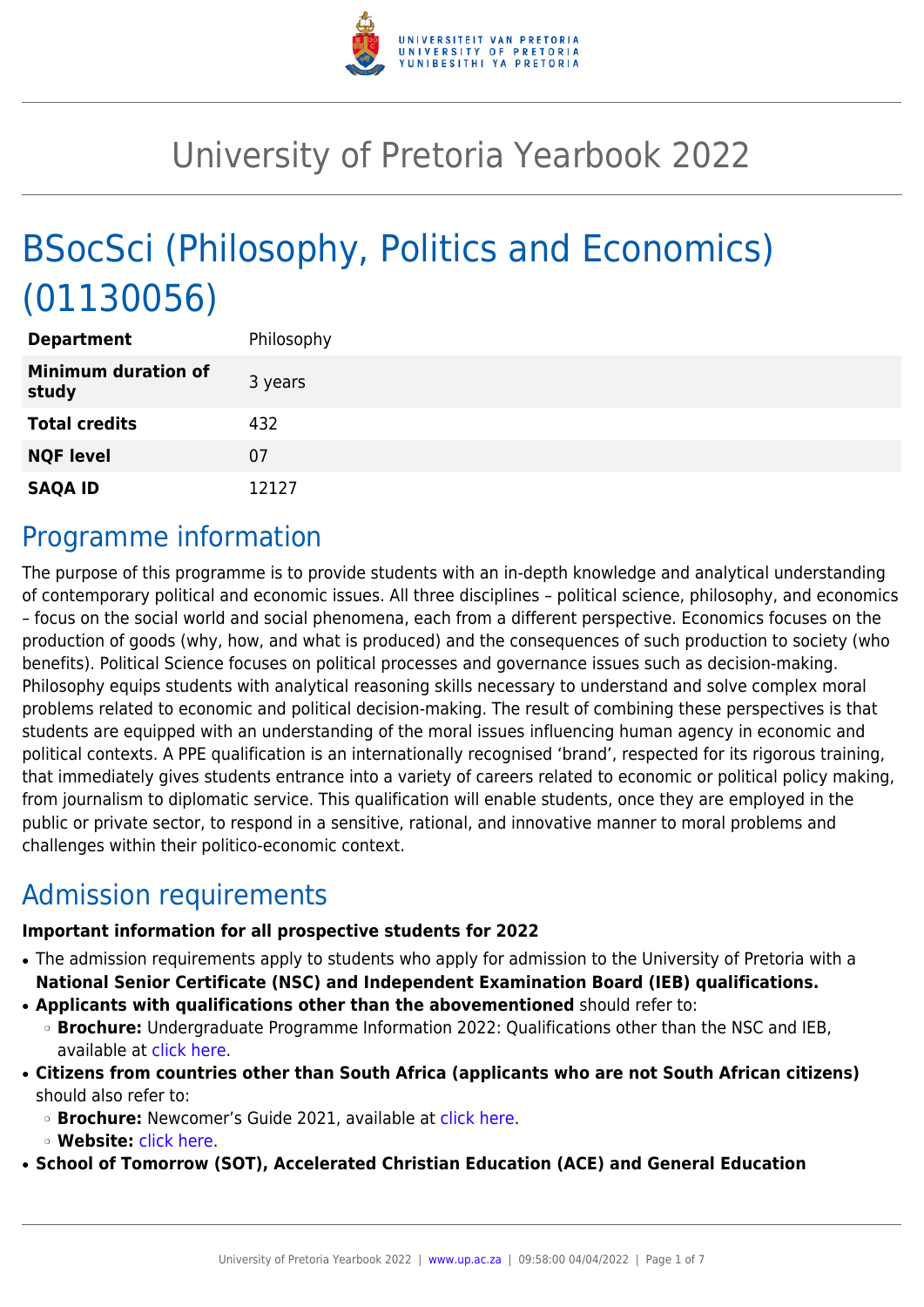

**Development Test (GED):** The University of Pretoria no longer accepts qualifications awarded by these institutions.

● **National Certificate (Vocational) (NCV) Level 4:** The University of Pretoria may consider NCV candidates, provided they meet the exemption for bachelor's status criteria and the programme requirements.

#### **Transferring students**

A transferring student is a student who, at the time of application for a degree programme at the University of Pretoria (UP) –

• is a registered student at another tertiary institution, or was previously registered at another tertiary institution and did not complete the programme enrolled for at that institution, and is not currently enrolled at a tertiary institution, or has completed studies at another tertiary institution, but is not currently enrolled at a tertiary institution, or has started with tertiary studies at UP, then moved to another tertiary institution and wants to be readmitted at UP.

A transferring student will be considered for admission based on

- an NSC or equivalent qualification with exemption to bachelor's or diploma studies (whichever is applicable); and meeting the minimum faculty-specific subject requirements at NSC or tertiary level; or having completed a higher certificate at a tertiary institution with faculty-specific subjects/modules passed (equal to or more than 50%), as well as complying with faculty rules on admission;
- previous academic performance (must have passed all modules registered for up to the closing date of application ) or as per faculty regulation/promotion requirements;
- a certificate of good conduct.

**Note:** Students who have been dismissed at the previous institution due to poor academic performance, will not be considered for admission to UP.

#### **Returning students**

A returning student is a student who, at the time of application for a degree programme –

• is a registered student at UP, and wants to transfer to another degree at UP, or was previously registered at UP and did not complete the programme enrolled for, and did not enrol at another tertiary institution in the meantime (including students who applied for leave of absence), or has completed studies at UP, but is not currently enrolled or was not enrolled at another tertiary institution after graduation.

A returning student will be considered for admission based on

- an NSC or equivalent qualification with exemption to bachelor's or diploma studies (whichever is applicable); and meeting the minimum faculty-specific subject requirements at NSC or tertiary level; or previous academic performance (should have a cumulative weighted average of at least 50% for the programme enrolled for);
- having applied for and was granted leave of absence.

**Note:** Students who have been excluded/dismissed from a faculty due to poor academic performance may be considered for admission to another programme at UP. The Admissions Committee may consider such students if they were not dismissed more than twice. Only ONE transfer between UP faculties will be allowed, and a maximum of two (2) transfers within a faculty.

#### **Important faculty-specific information on undergraduate programmes for 2022**

- The closing date is an administrative admission guideline for non-selection programmes. Once a non-selection programme is full and has reached the institutional targets, then that programme will be closed for further admissions, irrespective of the closing date. However, if the institutional targets have not been met by the closing date, then that programme will remain open for admissions until the institutional targets are met.
- Life Orientation is excluded when calculating the APS.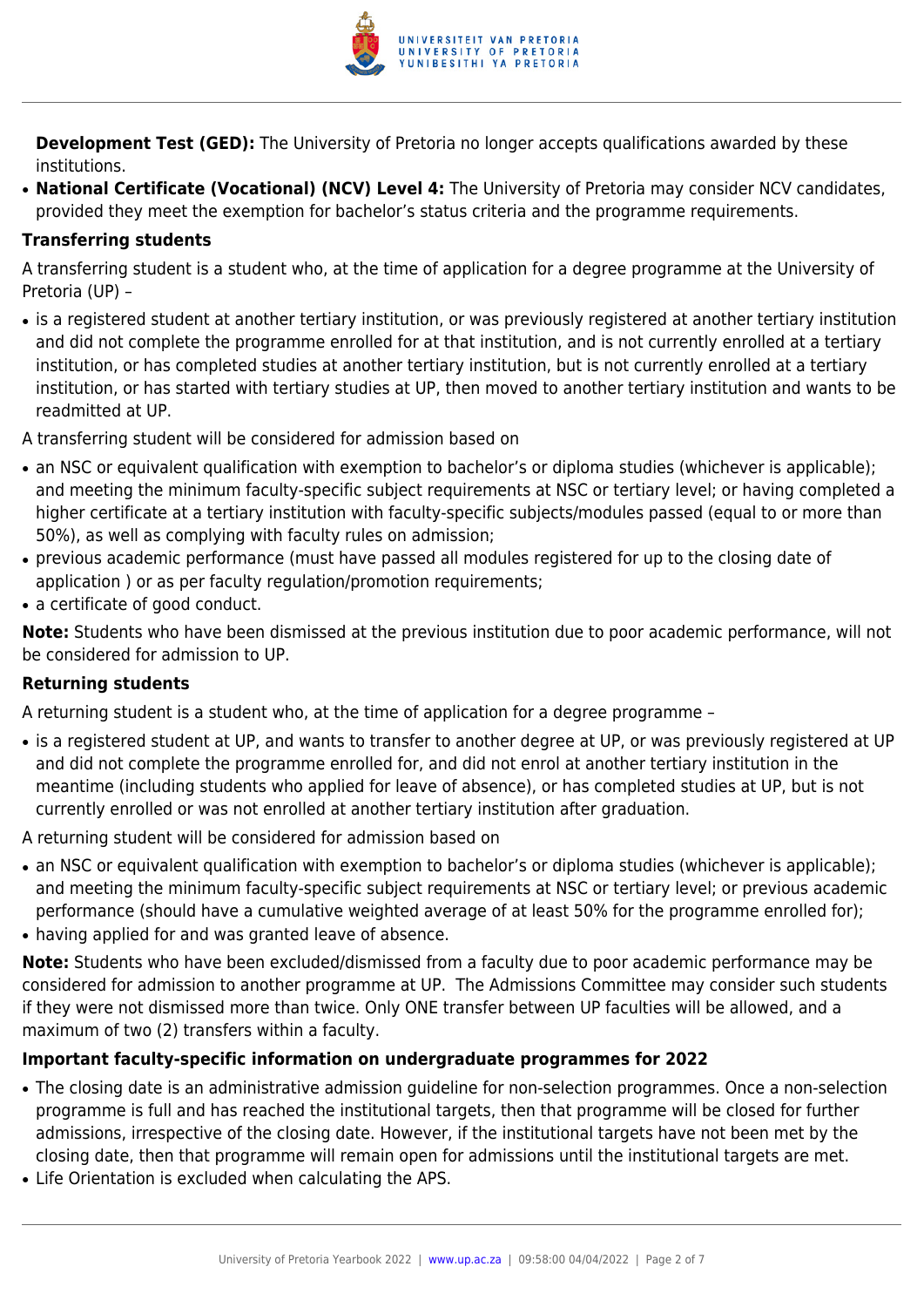

- Faculty Yearbooks: [click here](http://www.up.ac.za/yearbooks/home).
- All modules (excluding foreign language modules) will only be presented in English, as English is the language of tuition, communication and correspondence.

#### **1. You will be considered for conditional admission if space allows, and if you:**

- are a Grade 11 applicant (with an APS of 32 or more excluding Life Orientation), please submit your final Grade 11 examination results, and have a National Senior Certificate (NSC) with university endorsement or an equivalent qualification; OR
- are transferring from other recognised institutions to the University of Pretoria; OR
- are a graduate or have graduate status from another recognised tertiary institution; OR
- are a graduate of another Faculty at the University of Pretoria; AND
- comply with the minimum subject requirements and achievement levels, as well as the APS requirements of specific programmes.

If you are an applicant from a country other than South Africa, please apply for conditional admission based on your final results equivalent to Grade 11. Final admission is based on the qualification equivalent to the NSC.

#### **2. You will be considered for final admission to degree studies if space allows, and if you:**

- have a National Senior Certificate (NSC) or equivalent qualification with admission to bachelor's degree studies, and comply with the minimum subject requirements as well as the APS requirements of your chosen programme; OR
- are a student transferring from another recognised tertiary institution and comply with the programme requirements; OR
- have graduate status from another recognised tertiary institution or are a graduate of another Faculty at the University of Pretoria.

If you are a citizen from a country other than South Africa or are a student with other qualifications equivalent to the NSC (including school qualifications from other countries, eg Spain, New Zealand, etc), you must obtain a Complete Exemption Certificate or a Foreign Conditional Exemption Certificate based on your international ('foreign') qualifications. Certificates can only be obtained from Universities South Africa (USAf) at [click here](http://www.mb.usaf.ac.za). In addition, these candidates must meet the relevant programme admission requirements.

#### **University of Pretoria website: [click here](http://www.up.ac.za/faculty-of-humanities)**

| <b>Minimum requirements</b><br><b>Achievement level</b>                                  |                    |                          |                                      |
|------------------------------------------------------------------------------------------|--------------------|--------------------------|--------------------------------------|
| <b>English Home</b><br><b>Language or English</b><br><b>First Additional</b><br>Language | <b>Mathematics</b> | <b>APS</b><br>(Grade 11) | <b>APS</b><br>(NSC/IEB<br>completed) |
| 5                                                                                        | 5                  | 32                       | 32                                   |

\* To retain admission, you must obtain an APS of at least 32 in the NSC.

\* Students interested in the BSocSci(PPE) programme not complying with the 5 in Mathematics for the programme, but with an APS of 32, a 4 in Mathematics and a 5 in English, may be admitted into another degree for first year. If they register for STK 113 and 123 in their first year of study, and they pass each of these with 60%, they will however then have the option to apply for an internal transfer to the BSocSci(PPE) in their second year of study.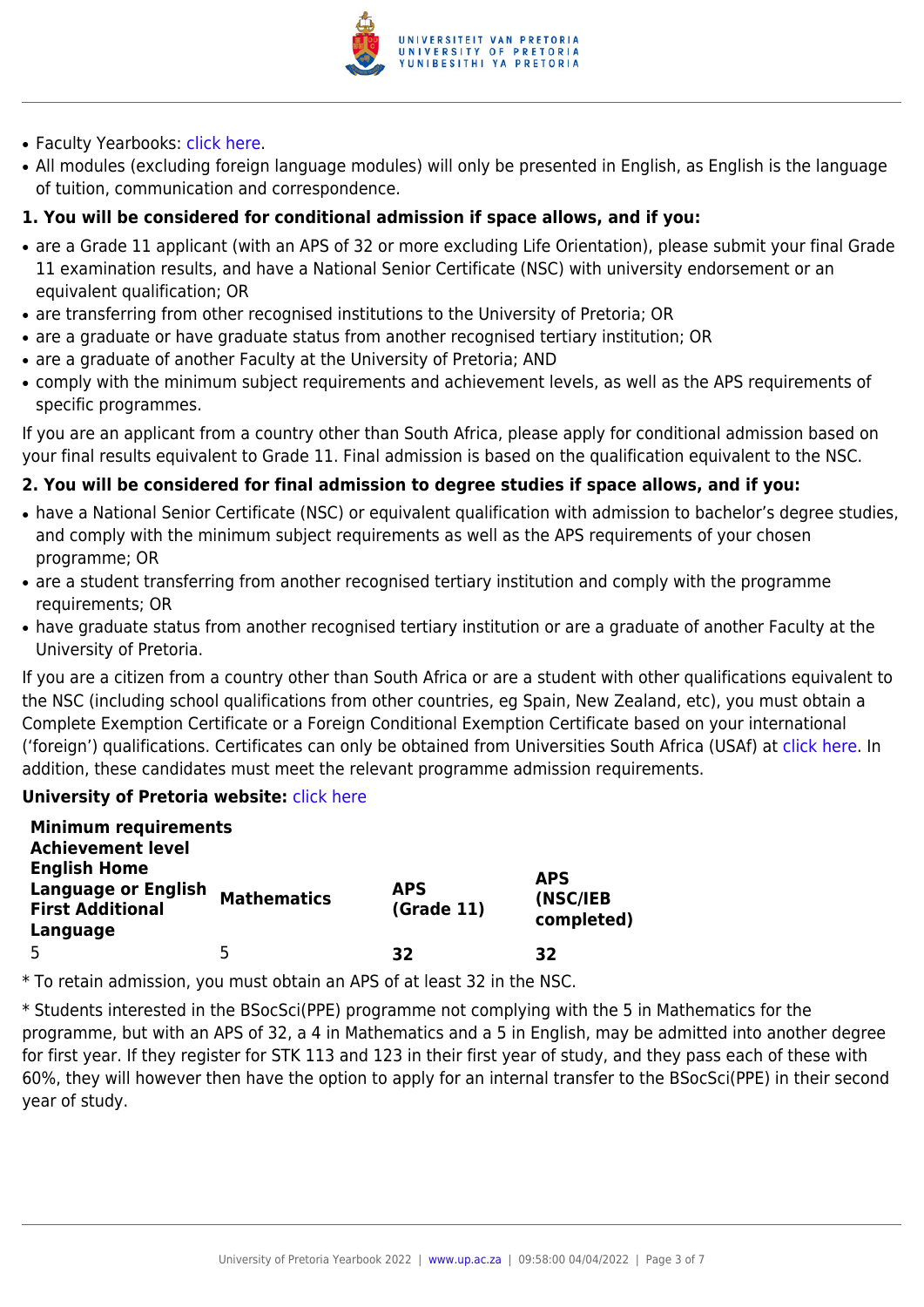

# Other programme-specific information

- The ALL modules are excluded due to the high AP Score (32) required.
- Students who consider doing an honours degree in Economics should consult the student administration of EMS to determine which additional modules they should include in their study programme in order to meet the entry requirements for BComHons in Economics.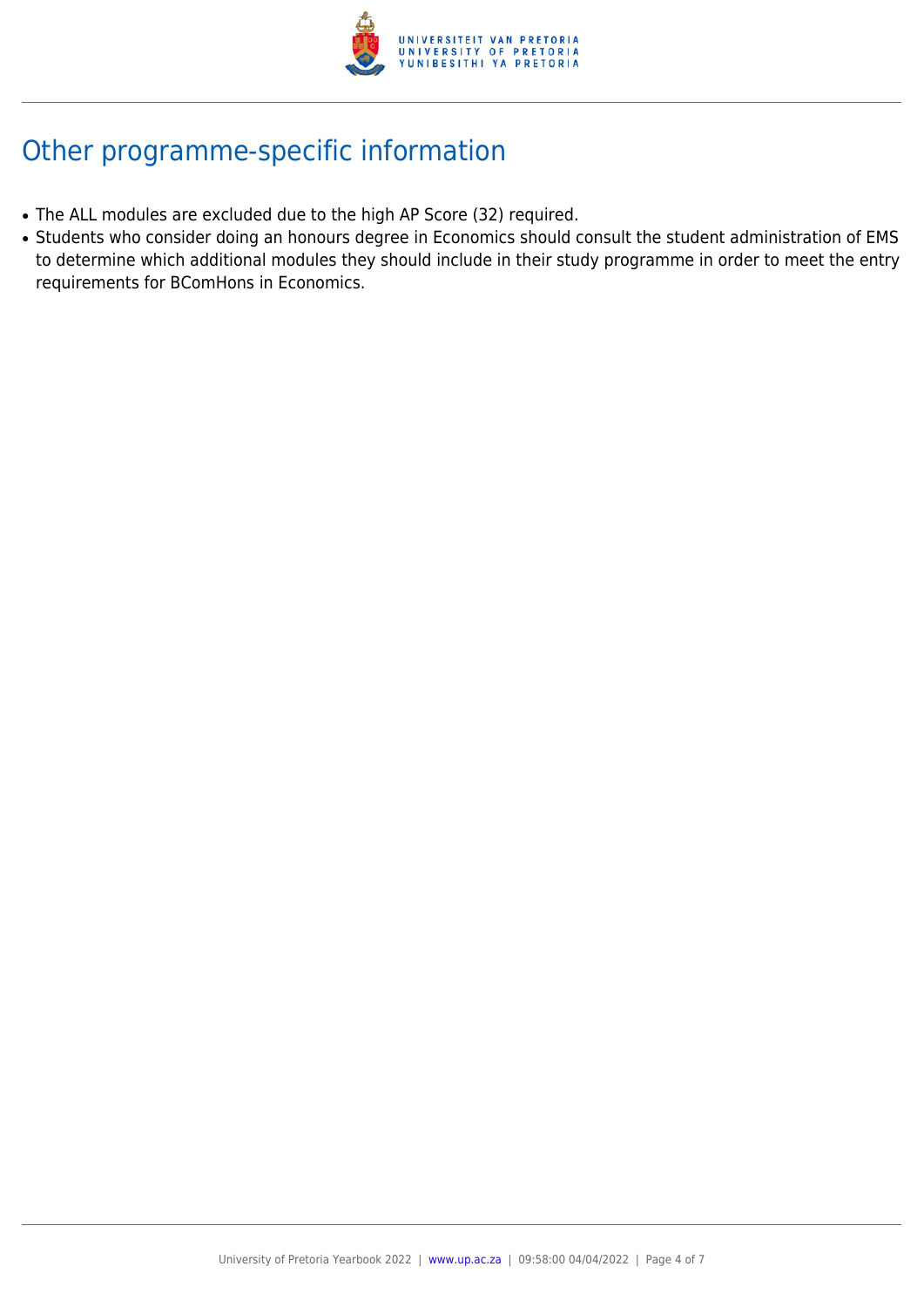

## Curriculum: Year 1

#### **Minimum credits: 120**

#### **Elective modules: Year 1**

It is compulsory that students also select, in addition to the subjects on the fixed curriculum, any TWO semester modules (one per semester) from the same discipline at year level 1 to the credit value of at least **20 credits** (if selected from Economic and Management Sciences) or **24 credits** (if selected from Humanities).

#### **Statistics Modules**

#### 1. **Students who achieved level 5 in Mathematics at Matric level:**

- STK 110 and STC 122 are compulsory.
- Students are required to pass STK 110 at 60% in order to continue with STC 122.
- 2. **Transferring students who achieved level 4 in Mathematics at Matric level and have passed STK 113 and 123 with 60% on each module:**
- STK 121 and STC 122 are compulsory.
- Students are required to pass STK 121 at 60% in order to continue with STC 122.

### **Fundamental modules**

[Academic information management 111](https://www.up.ac.za/yearbooks/2022/modules/view/AIM 111) (AIM 111) - Credits: 4.00 [Academic information management 121](https://www.up.ac.za/yearbooks/2022/modules/view/AIM 121) (AIM 121) - Credits: 4.00 [Academic orientation 101](https://www.up.ac.za/yearbooks/2022/modules/view/UPO 101) (UPO 101) - Credits: 0.00

### **Core modules**

[Economics 110](https://www.up.ac.za/yearbooks/2022/modules/view/EKN 110) (EKN 110) - Credits: 10.00 [Economics 120](https://www.up.ac.za/yearbooks/2022/modules/view/EKN 120) (EKN 120) - Credits: 10.00 [Philosophy 110](https://www.up.ac.za/yearbooks/2022/modules/view/FIL 110) (FIL 110) - Credits: 12.00 [Philosophy 120](https://www.up.ac.za/yearbooks/2022/modules/view/FIL 120) (FIL 120) - Credits: 12.00 [Politics 101](https://www.up.ac.za/yearbooks/2022/modules/view/PTO 101) (PTO 101) - Credits: 24.00 [Statistics 122](https://www.up.ac.za/yearbooks/2022/modules/view/STC 122) (STC 122) - Credits: 13.00 [Statistics 110](https://www.up.ac.za/yearbooks/2022/modules/view/STK 110) (STK 110) - Credits: 13.00 [Statistics 121](https://www.up.ac.za/yearbooks/2022/modules/view/STK 121) (STK 121) - Credits: 13.00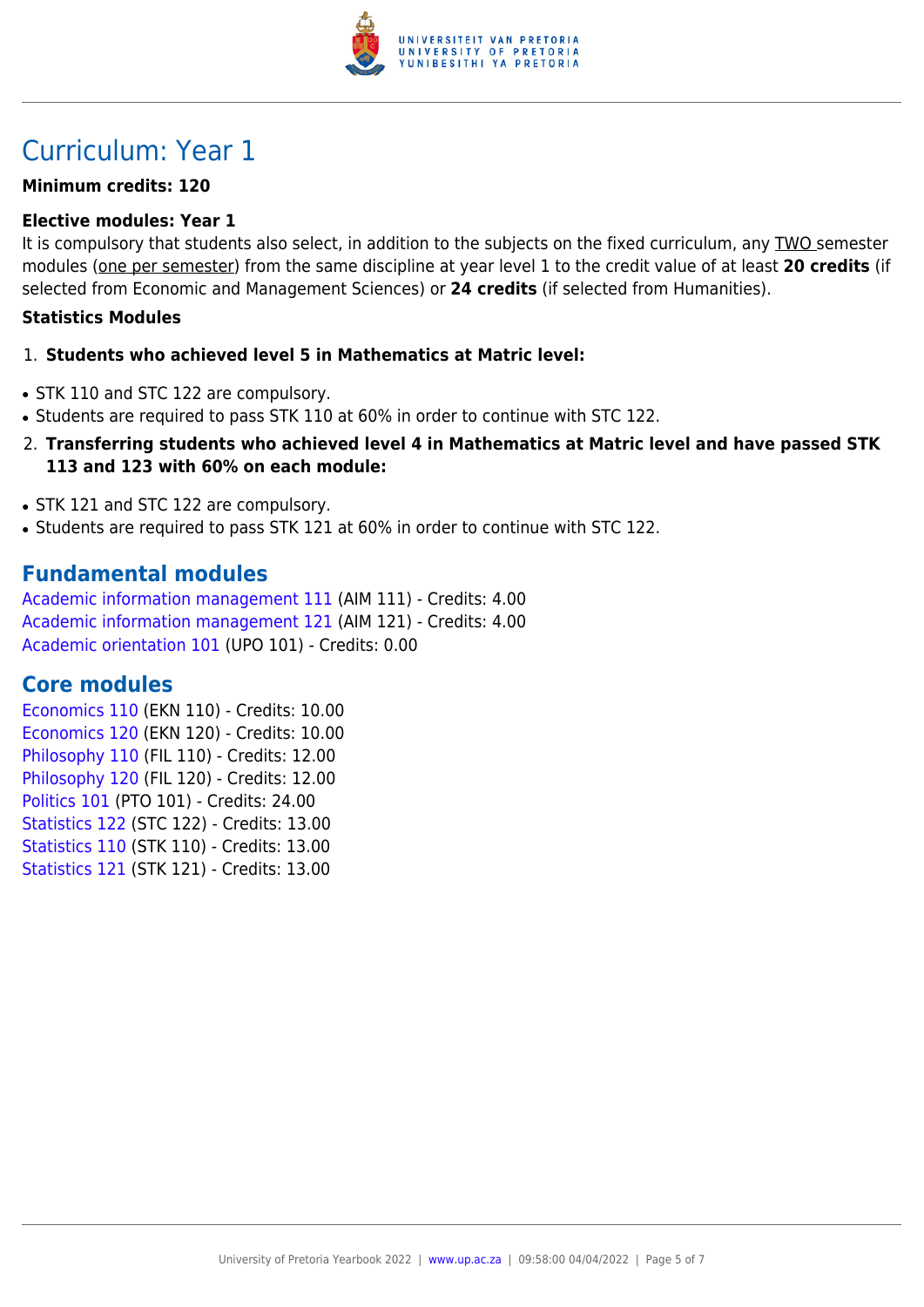

## Curriculum: Year 2

#### **Minimum credits: 152**

Students should choose ONE of the following two sequences of Economics modules in Year 2: EKN 214/234 or EKN 224/244.

Students should choose ONE of the following two sequences of Political Sciences modules in Year 2: IPL 210/220 or STL 210/220.

### **Core modules**

[Economics 214](https://www.up.ac.za/yearbooks/2022/modules/view/EKN 214) (EKN 214) - Credits: 16.00 [Economics 224](https://www.up.ac.za/yearbooks/2022/modules/view/EKN 224) (EKN 224) - Credits: 16.00 [Economics 234](https://www.up.ac.za/yearbooks/2022/modules/view/EKN 234) (EKN 234) - Credits: 16.00 [Economics 244](https://www.up.ac.za/yearbooks/2022/modules/view/EKN 244) (EKN 244) - Credits: 16.00 [Contesting modernities 210](https://www.up.ac.za/yearbooks/2022/modules/view/FIL 210) (FIL 210) - Credits: 20.00 [Philosophy in context 220](https://www.up.ac.za/yearbooks/2022/modules/view/FIL 220) (FIL 220) - Credits: 20.00 [International relations 210](https://www.up.ac.za/yearbooks/2022/modules/view/IPL 210) (IPL 210) - Credits: 20.00 [International relations 220](https://www.up.ac.za/yearbooks/2022/modules/view/IPL 220) (IPL 220) - Credits: 20.00 [Statistics 210](https://www.up.ac.za/yearbooks/2022/modules/view/STK 210) (STK 210) - Credits: 20.00 [Statistics 220](https://www.up.ac.za/yearbooks/2022/modules/view/STK 220) (STK 220) - Credits: 20.00 [Political science 210](https://www.up.ac.za/yearbooks/2022/modules/view/STL 210) (STL 210) - Credits: 20.00 [Political science 220](https://www.up.ac.za/yearbooks/2022/modules/view/STL 220) (STL 220) - Credits: 20.00